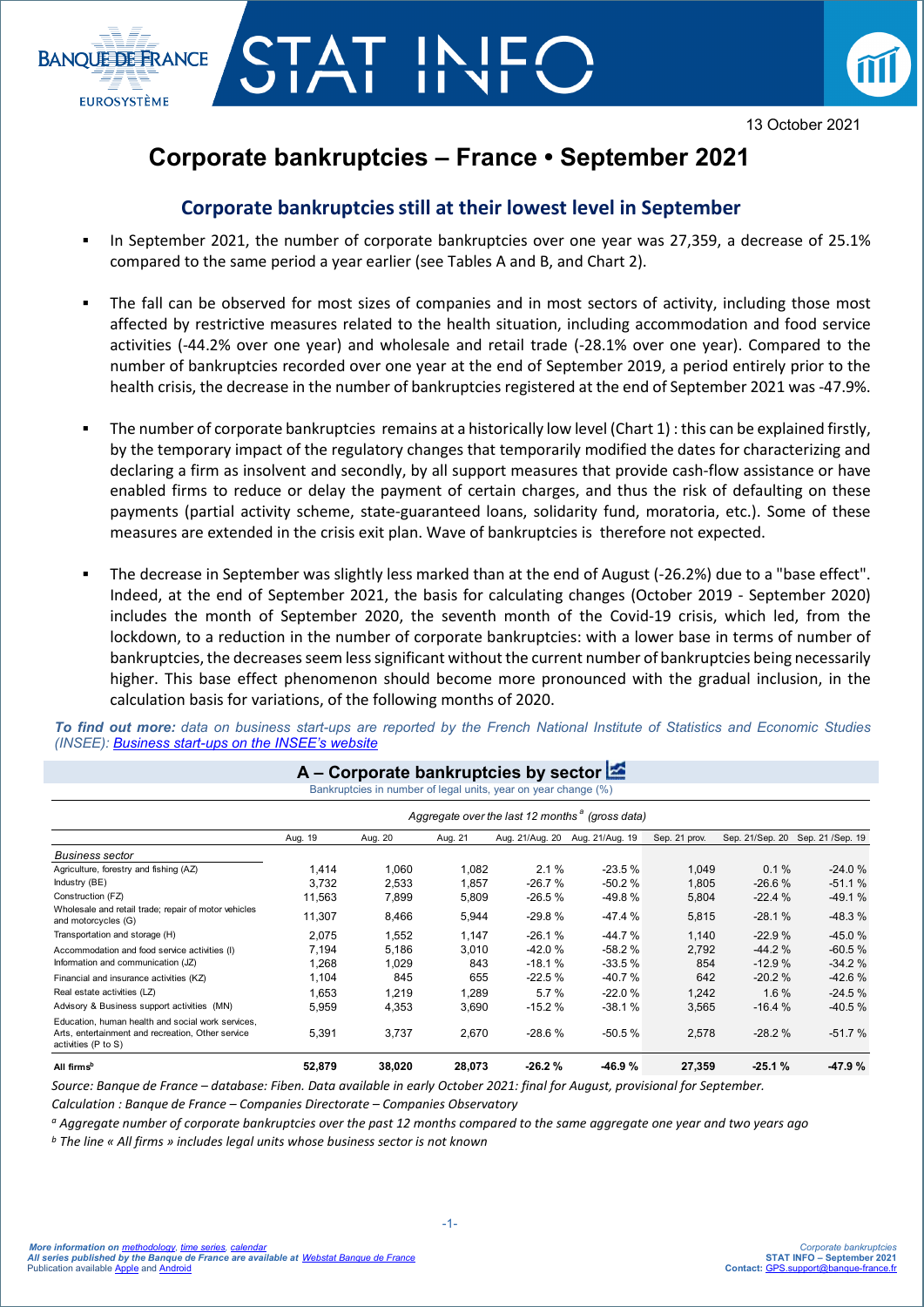## **B – Corporate bankruptcies by firm size**

Bankruptcies in number of legal units, year on year change (%)

|                                           | Aggregate over the last 12 months <sup>a</sup> (gross data) |         |         |                                 |          |               |          |                                  |  |  |
|-------------------------------------------|-------------------------------------------------------------|---------|---------|---------------------------------|----------|---------------|----------|----------------------------------|--|--|
|                                           | Aug. 19                                                     | Aug. 20 | Aug. 21 | Aug. 21/Aug. 20 Aug. 21/Aug. 19 |          | Sep. 21 prov. |          | Sep. 21/Sep. 20 Sep. 21 /Sep. 19 |  |  |
| Size                                      |                                                             |         |         |                                 |          |               |          |                                  |  |  |
| SME, among them                           | 52.855                                                      | 37.982  | 28.036  | $-26.2%$                        | $-47.0%$ | 27.328        | $-25.1%$ | $-47.9%$                         |  |  |
| Micro-enterprises and unknown firm's size | 50.364                                                      | 35.957  | 26.523  | $-26.2%$                        | $-47.3%$ | 25.834        | $-25.2%$ | $-48.3%$                         |  |  |
| Very small firms                          | .545                                                        | 1.218   | 921     | $-24.4%$                        | $-40.4%$ | 925           | $-20.1%$ | $-40.0%$                         |  |  |
| Small firms                               | 695                                                         | 577     | 431     | $-25.3%$                        | $-38.0%$ | 410           | $-29.3%$ | $-40.4%$                         |  |  |
| Medium-sized firms                        | 251                                                         | 230     | 161     | $-30.0%$                        | $-35.9%$ | 159           | $-26.4%$ | $-38.8%$                         |  |  |
| ISE - Large Firms                         | 24                                                          | 38      | 37      | $-2.6%$                         | 54.2 %   | 31            | $-27.9%$ | 14.8%                            |  |  |
| All firms                                 | 52.879                                                      | 38.020  | 28.073  | $-26.2%$                        | $-46.9%$ | 27,359        | $-25.1%$ | $-47.9%$                         |  |  |

*Source: Banque de France – database: Fiben. Data available in early October 2021: final for August, provisional for September.*

*Calculation : Banque de France – Companies Directorate – Companies Observatory*

STAT IN

*Aggregate number of bankruptcies over the past 12* 

*From Dec. 1991 to August 2021 (+ September 2021* 

*<sup>a</sup> Aggregate number of corporate bankruptcies over the past 12 months compared to the same aggregate one year and two years ago*

**C – Changes in corporate bankruptcies**



**1 – Number of bankruptcies**

*months*

**BANQUE DE FRANCE** 

**EUROSYSTÈME** 

**0.15 0.20 0.25 0.30** *provisional)*

#### **2 – Change in bankruptcies**

*Year-on-year change in the 12-month aggregate From Dec. 1991 to August 2021 (+ September 2021 provisional)*



#### **4 – Loan amounts of bankrupt non-financial firms over loan amount of all firms – broken down by firm size** *Aggregate over the past 12 months*

*From Dec. 2006 to August 2021 (+ sept. 2021 provisional)*



*Source: Banque de France, Companies Directorate. Data available in early October 2021: final for August, provisional for September.*

sers series and series and series and series and series and series and